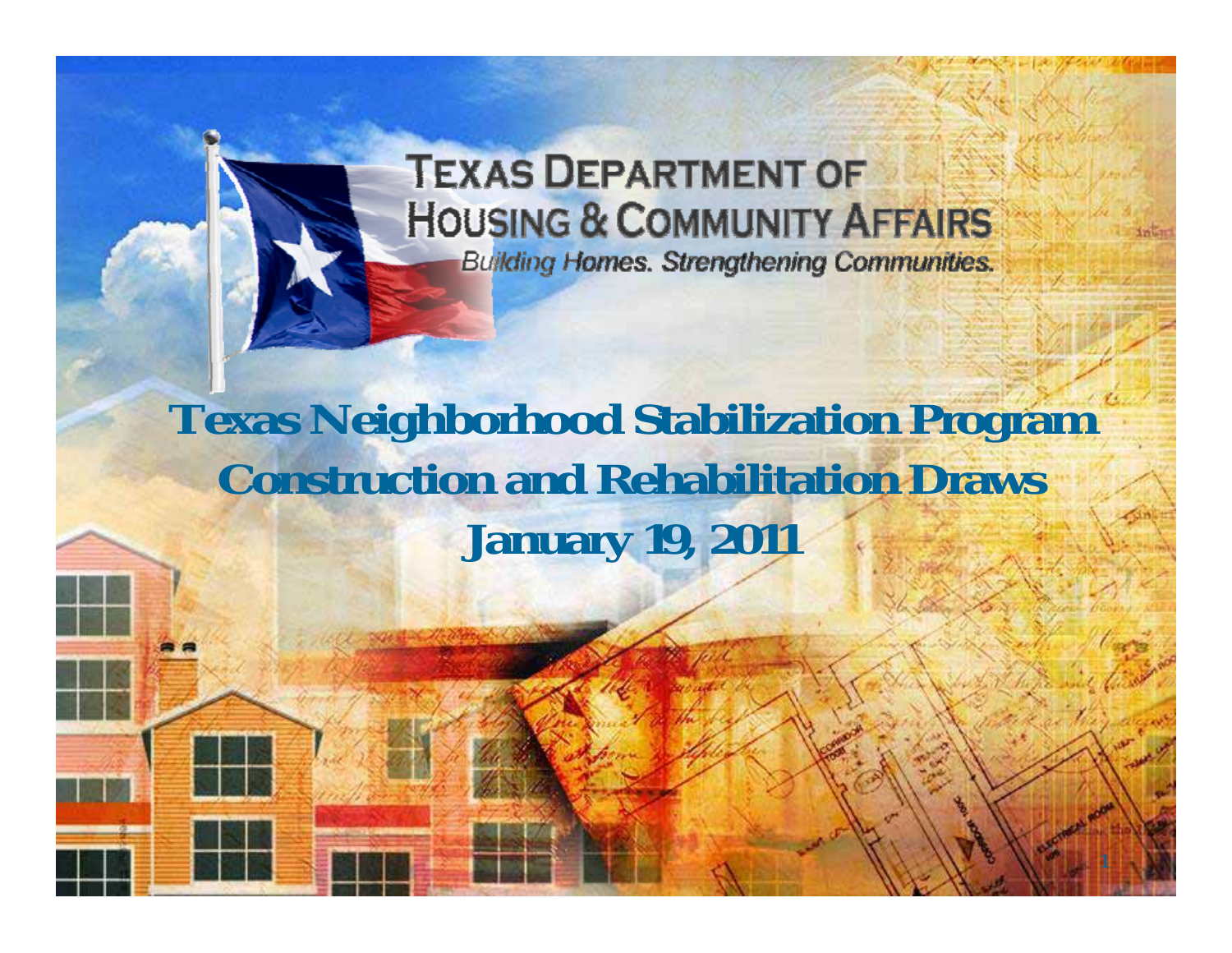### **Presentation Overview**

- **Closing**
- Budgets and Change Orders
- Single-Family and Multi-Family Projects
- TDHCA Housing Contract System
	- Entering Draws
	- Documents
	- Approval Process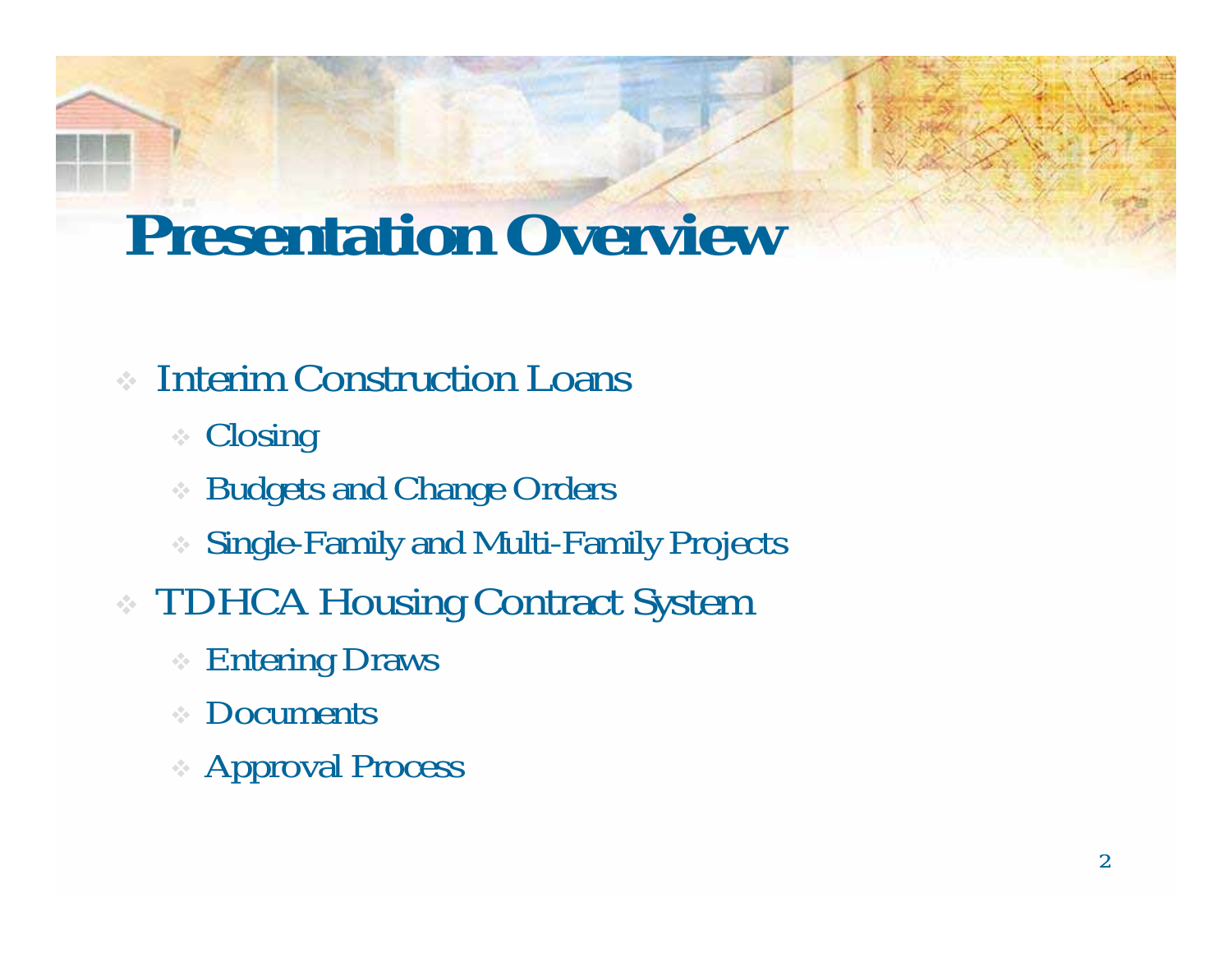# **Housekeeping**

- Webinar Format
	- All Attendees are muted
	- Please use the GoToMeeting system to ask questions
- Some questions may be answered via email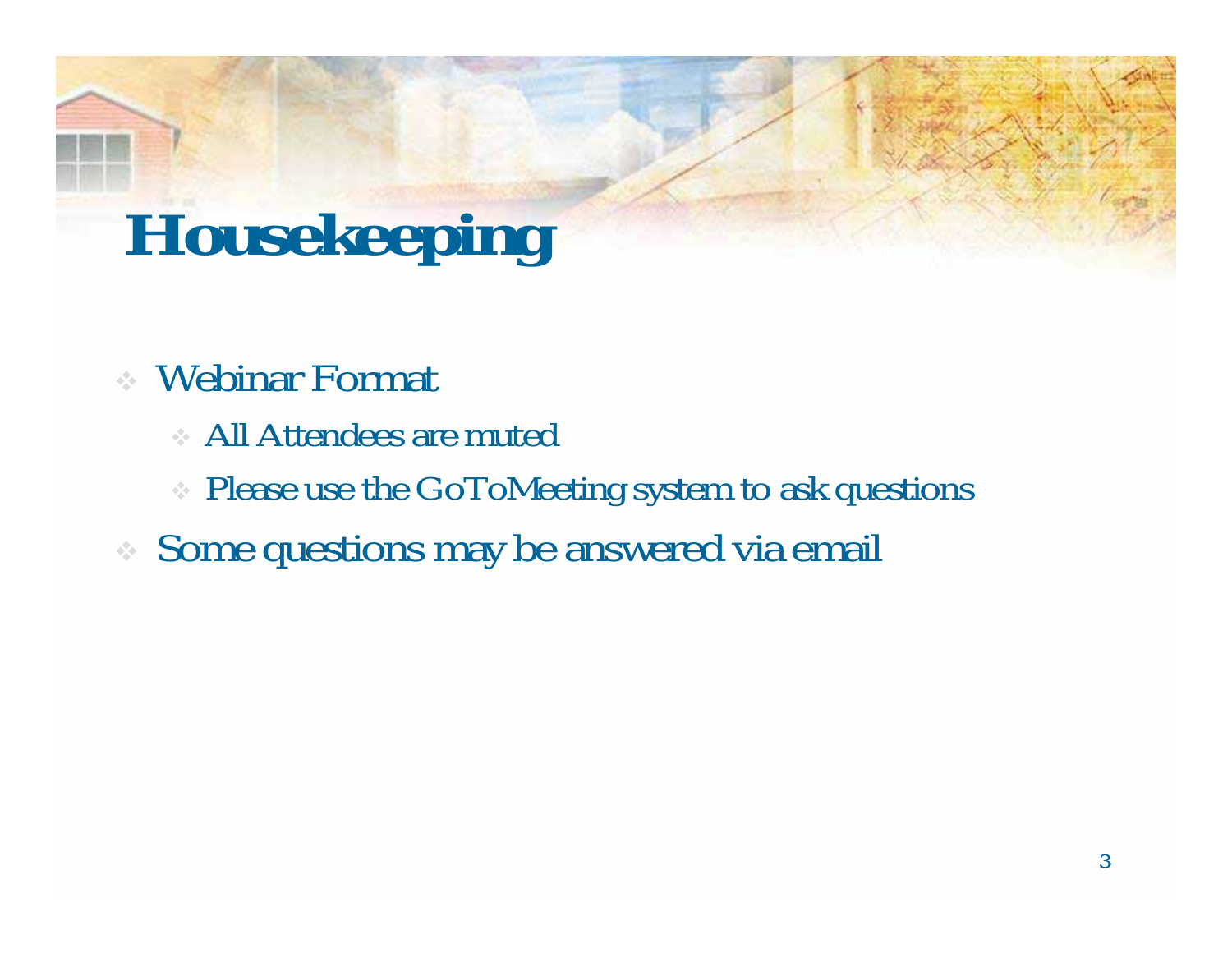- All Construction or Rehabilitation expenses will be paid as draws on an Interim Construction Loan
- Construction Loan Agreement (CLA)
	- Construction Amount
	- Draw Structure
	- Construction Completion Date
	- Documents required for Draws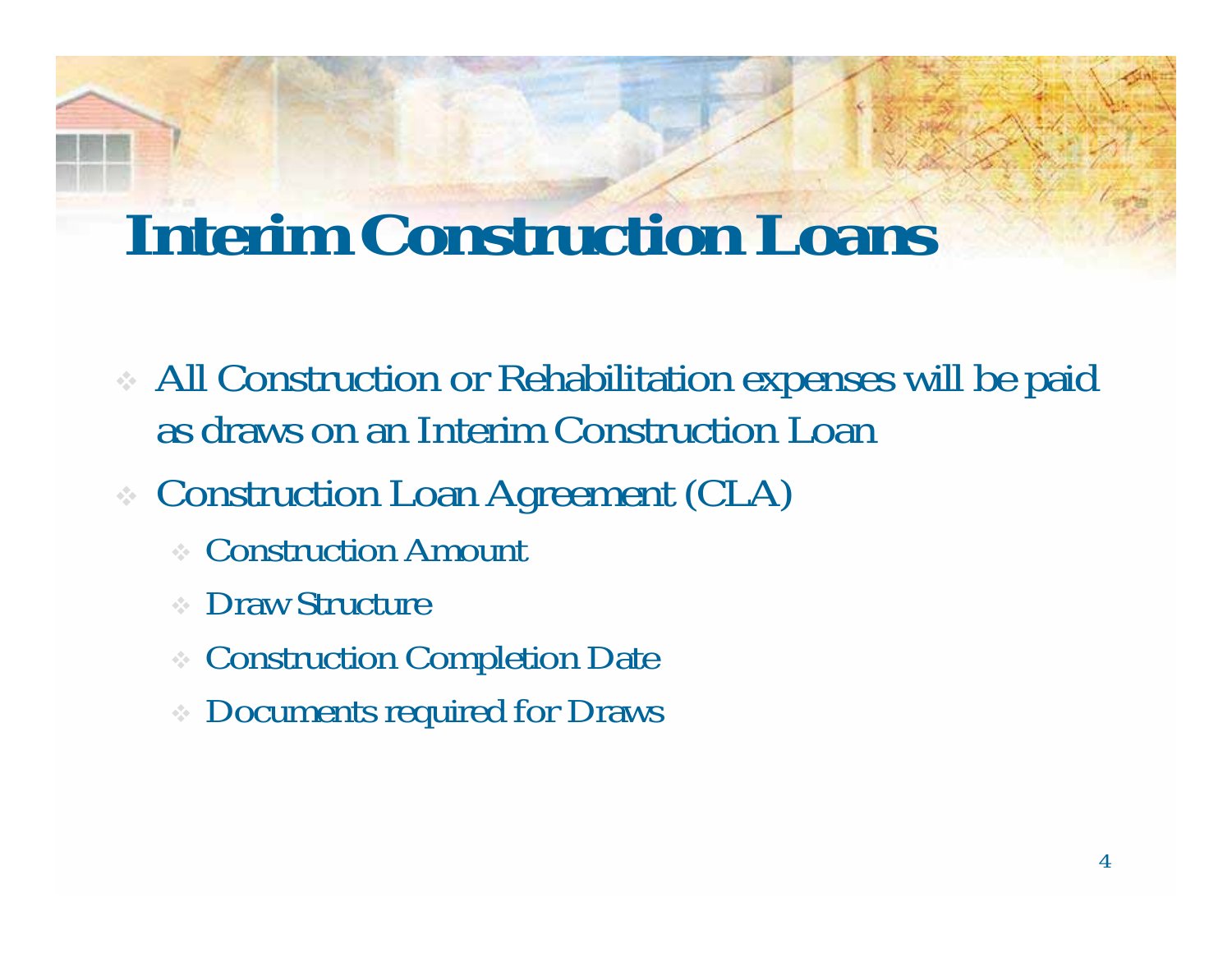- Loan amount will include contingency budget
- Activity Delivery
	- Included in loan amount for multifamily projects
	- Not included in loan for single-family projects
- Demolition
	- Included in loan amount for multifamily projects
	- Generally not included in loan for single-family projects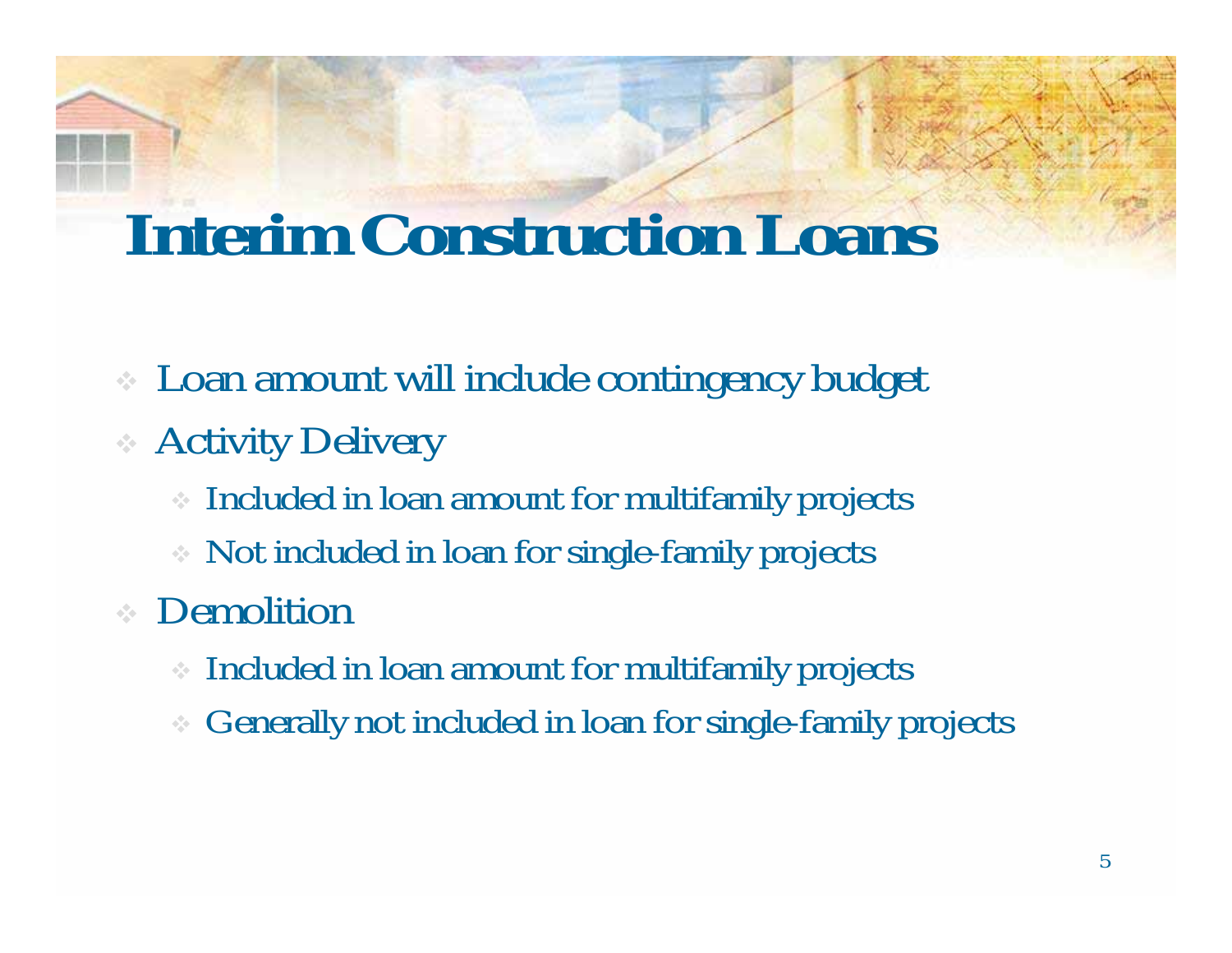Payoff amount will depend on amount drawn:

| Acquisition            | \$100,000 |
|------------------------|-----------|
| <b>Rehab Budget</b>    | \$50,000  |
| <b>Loan Amount</b>     | \$150,000 |
|                        |           |
| <b>Drawn for Rehab</b> | \$40,000  |
| <b>Payoff Amount</b>   | \$140,000 |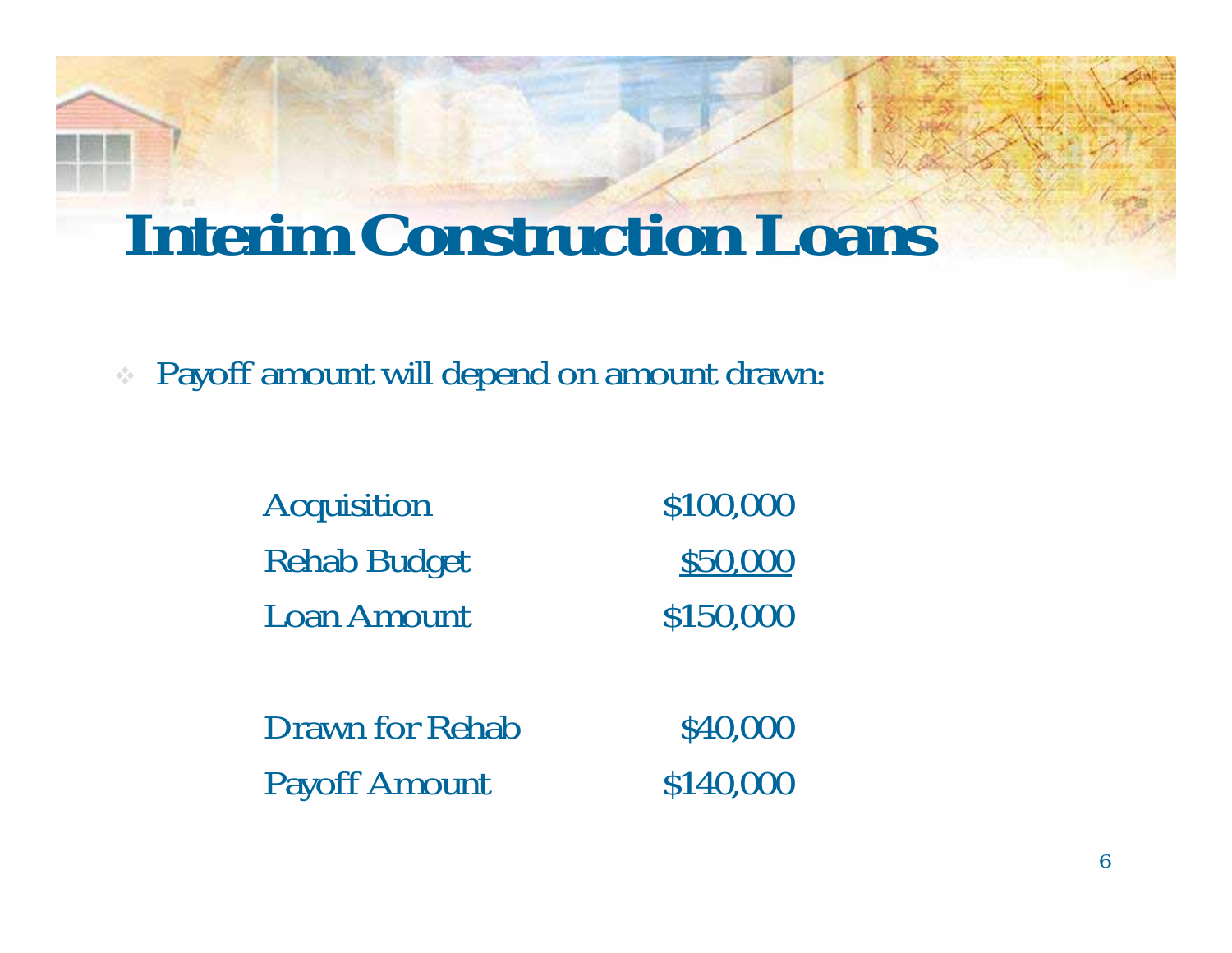The amount available for construction or rehabilitation is based on the budget provided at activity setup

| <b>BUDGET</b>          |                                      |                               |                         |                               |                   |                          |                       |  |
|------------------------|--------------------------------------|-------------------------------|-------------------------|-------------------------------|-------------------|--------------------------|-----------------------|--|
| Project                | <b>Total Budgeted</b><br>\$86,230.00 | State Original<br>\$86,230.00 | Amended<br>\$113,794.74 | <b>Funded</b><br>\$113,794.74 | Refunds<br>\$0.00 | Itemized<br>\$113,794.74 | Uniternized<br>\$0.00 |  |
|                        |                                      |                               |                         |                               |                   |                          |                       |  |
| <b>ITEMIZED BUDGET</b> |                                      |                               |                         |                               |                   |                          |                       |  |
| ltem #                 |                                      | <b>Budget Category</b>        |                         |                               | Percent           |                          | Amount                |  |
|                        | Purchase and Rehabilitation          |                               |                         | 100.02%                       |                   |                          | \$113,794.74          |  |
| 1                      | Acquisition **RHD ONLY**             |                               |                         | 60.32%                        |                   |                          | \$68,640.00           |  |
| 2                      | Site Prep                            |                               |                         | 0.94%                         |                   |                          | \$1,065.00            |  |
| з                      | Plumbing                             |                               |                         | 1.2%                          |                   |                          | \$1,360.00            |  |
| 4                      | Electrical                           |                               |                         | 1.68%                         |                   |                          | \$1,915.00            |  |
| 5                      | Framing                              |                               |                         | 1.08%                         |                   |                          | \$1,225.00            |  |
| 6                      | Interior Surface                     |                               |                         | 0.7%                          |                   |                          | \$800.00              |  |
| 7                      | <b>HVAC</b>                          |                               |                         | 5.4%                          |                   |                          | \$6,150.00            |  |
| 8                      | Finish Carpentry                     |                               |                         | 0.7%                          |                   |                          | \$800.00              |  |
| 9                      | Cabinets                             |                               |                         | 3.08%                         |                   |                          | \$3,500.00            |  |
| 10                     | Appliances                           |                               |                         | 0.62%                         |                   |                          | \$700.00              |  |
| 11                     | Flooring                             |                               |                         | 0.6%                          |                   |                          | \$680.00              |  |
| 12                     | <b>Interior Paint</b>                |                               |                         | 1.78%                         |                   |                          | \$2,028.00            |  |
| 13                     | <b>Exterior Paint</b>                |                               |                         | 2.07%                         |                   |                          | \$2,350.00            |  |
| 14                     | Finishing Details                    |                               |                         | 0.18%                         |                   |                          | \$200.00              |  |
| 15                     | Contingency Cost                     |                               |                         | 3%                            |                   |                          | \$3,415.95            |  |
| 16                     | Miscellaneous                        |                               |                         |                               | 16.67%            |                          | \$18,965.79           |  |
|                        | Demolition                           |                               |                         | 0%                            |                   |                          | \$0.00                |  |
|                        |                                      |                               |                         |                               |                   |                          |                       |  |

#### **Budget Itemization**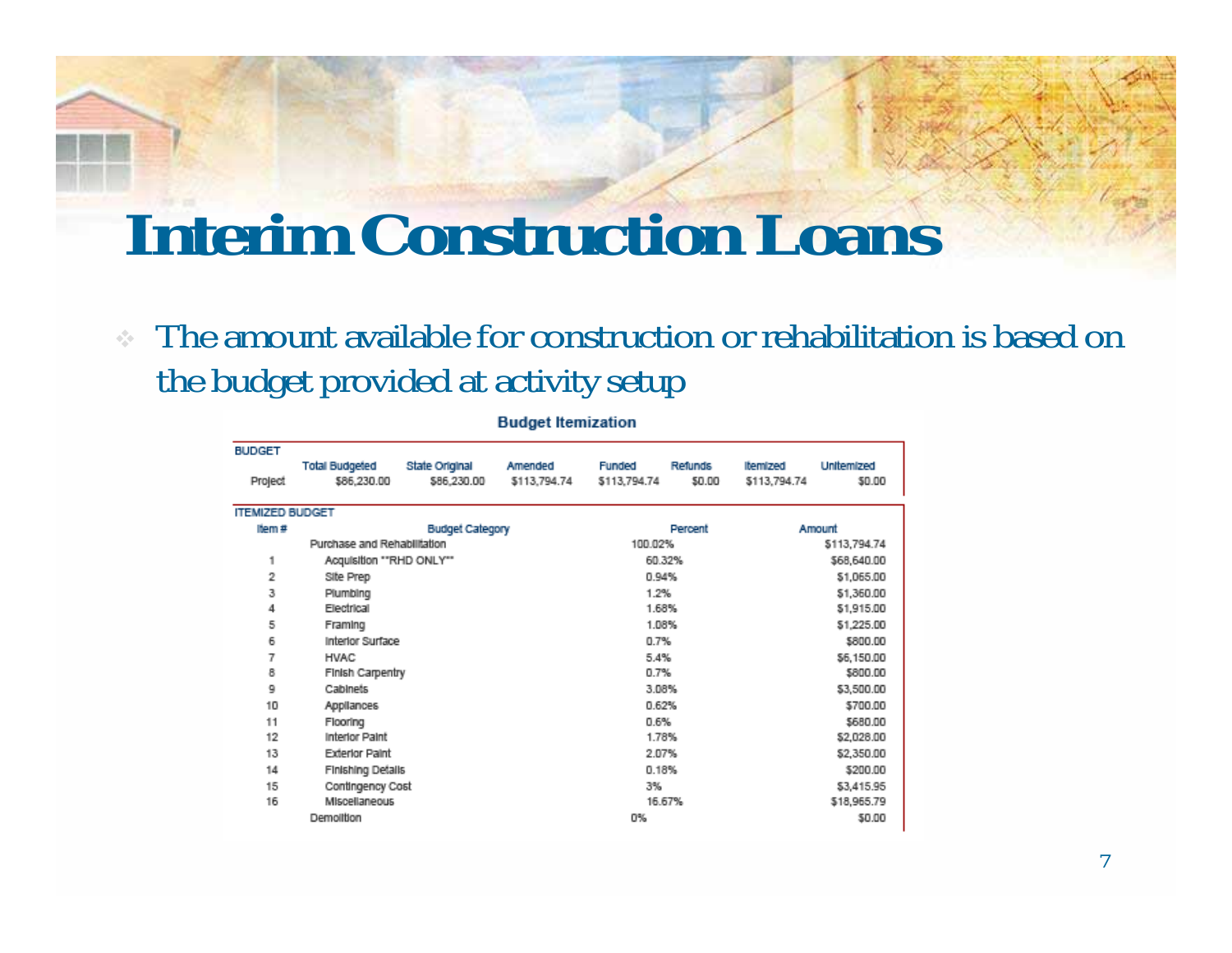- Change Orders may be used to move funds between budget line items, or from contingency
	- Used to cover unforeseen costs
	- Limited to the total amount of the loan
- Change Orders may require a loan modification or contract amendment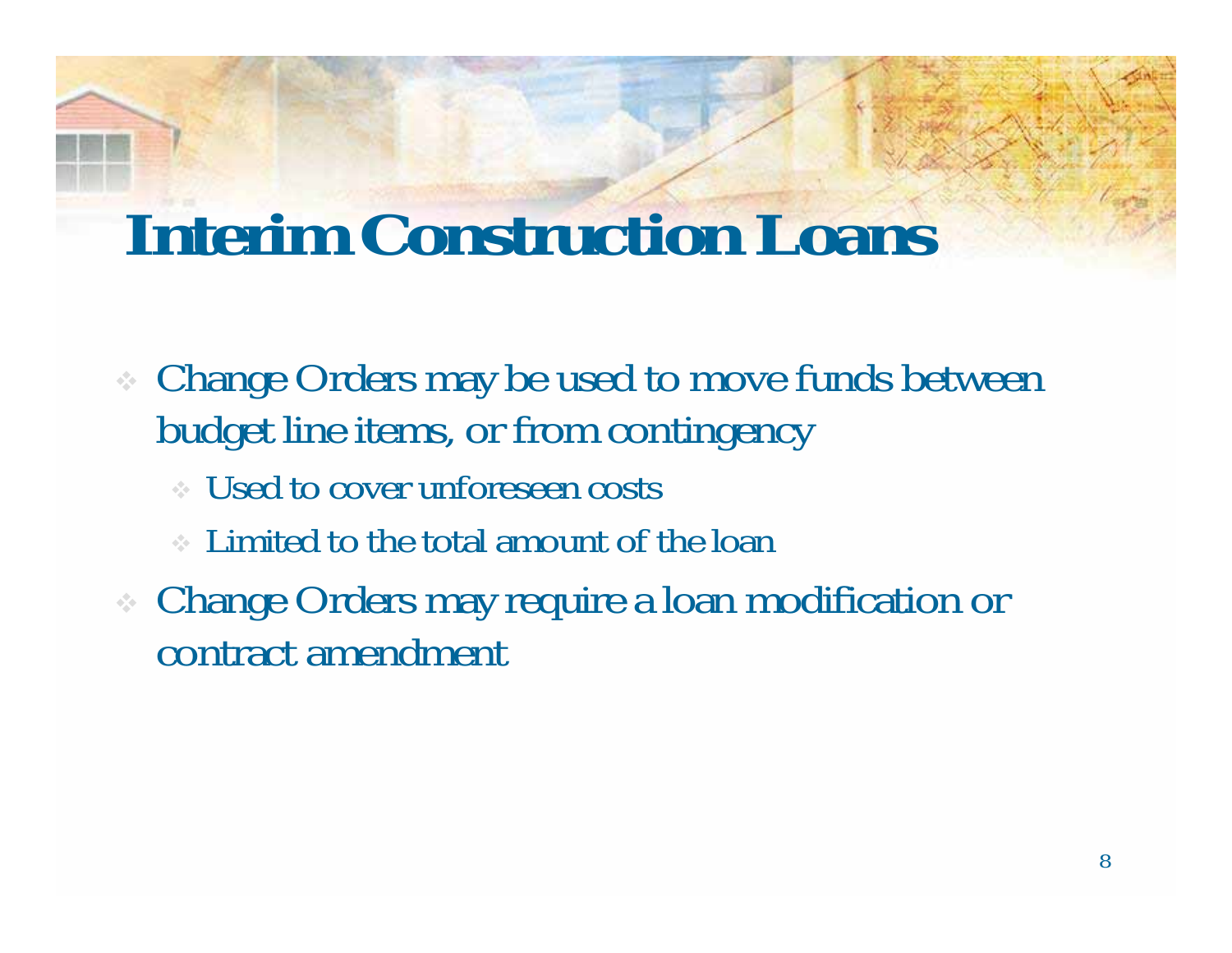#### Change Orders must be approved prior starting work

TEXAS DEPARTMENT OF HOUSING AND COMMUNITY AFFAIRS Neighborhood Stabilization Program

|                                              | <b>Change Order Request</b>                     |                                                          |                                              |                 |            |  |  |  |
|----------------------------------------------|-------------------------------------------------|----------------------------------------------------------|----------------------------------------------|-----------------|------------|--|--|--|
|                                              | <b>Contract Administrator</b>                   |                                                          |                                              | Contract#       | Activity # |  |  |  |
|                                              | Contract Start/End Date                         |                                                          |                                              | Service Date(s) |            |  |  |  |
|                                              | <b>Property Address</b>                         |                                                          |                                              |                 |            |  |  |  |
| Item                                         | <b>Original Cost</b>                            | New Cost<br>Funds to be transferred from/to budget item: |                                              |                 |            |  |  |  |
|                                              | s                                               | \$                                                       |                                              |                 |            |  |  |  |
|                                              | Description of item and<br>reason for change    |                                                          |                                              |                 |            |  |  |  |
|                                              | Description of attached<br>supporting documents |                                                          |                                              |                 |            |  |  |  |
| New Cost<br>Original Cost<br>Item            |                                                 |                                                          | Funds to be transferred from/to budget item: |                 |            |  |  |  |
| 2                                            | s                                               | \$                                                       |                                              |                 |            |  |  |  |
| Description of item and<br>reason for change |                                                 |                                                          |                                              |                 |            |  |  |  |
|                                              | Description of attached                         |                                                          |                                              |                 |            |  |  |  |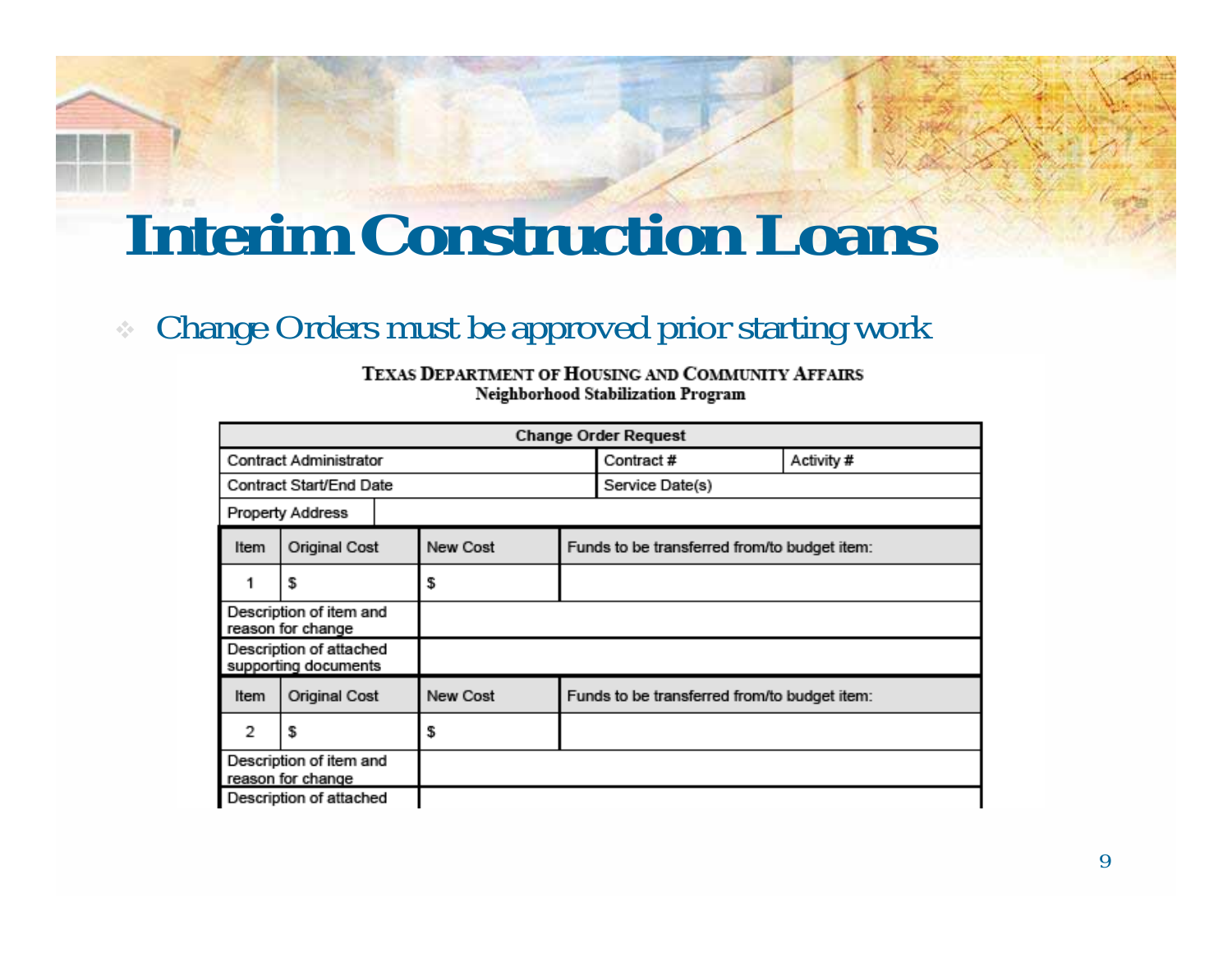- Single Family properties Homebuyer
	- Application and Certificate for Payment ( CLA Exhibit C)
	- Affidavit of Completion (CLA Exhibit D)
	- Waiver and Subordination of Mechanic's Lien Claims (CLA Exhibit E)
- Multi-Family and Rental properties
	- Request for Disbursement (CLA Exhibit A)
	- Affidavit of Completion (CLA Exhibit B)
	- Lien Waiver (CLA Exhibit C for loans after 1/15/2011)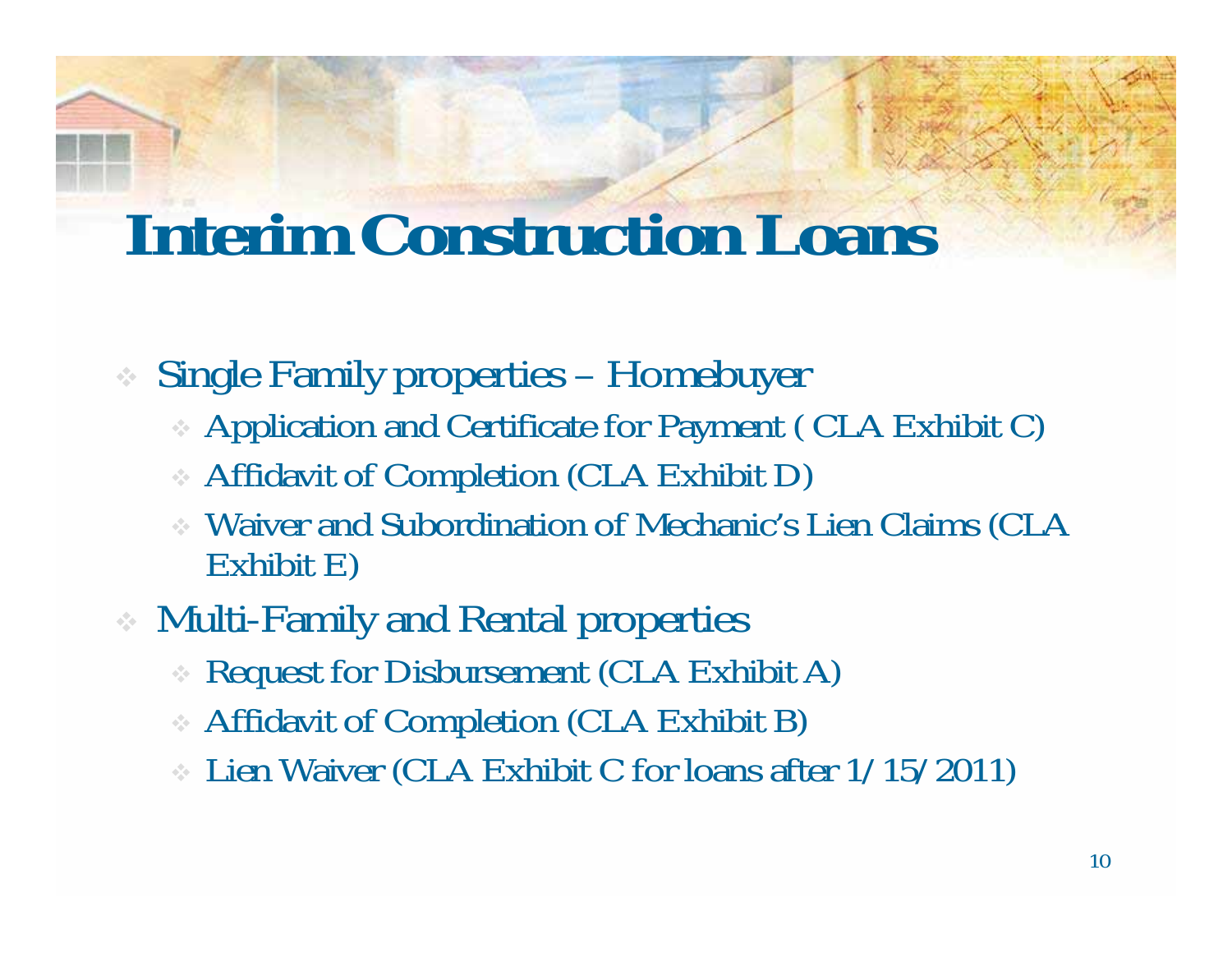3 kinds of Construction or Rehabilitation Draws

- Interim Draws during the course of construction
- Final Draw when all construction is complete
- Retainage Draw at least 31-days after completion
- 10% of each Interim and Final Draw will be held as Retainage
	- Retainage may be drawn 31 days after Final Inspection, Certificate of Occupancy (if applicable) and Affidavit of Completion
- Activity Delivery Draws for soft costs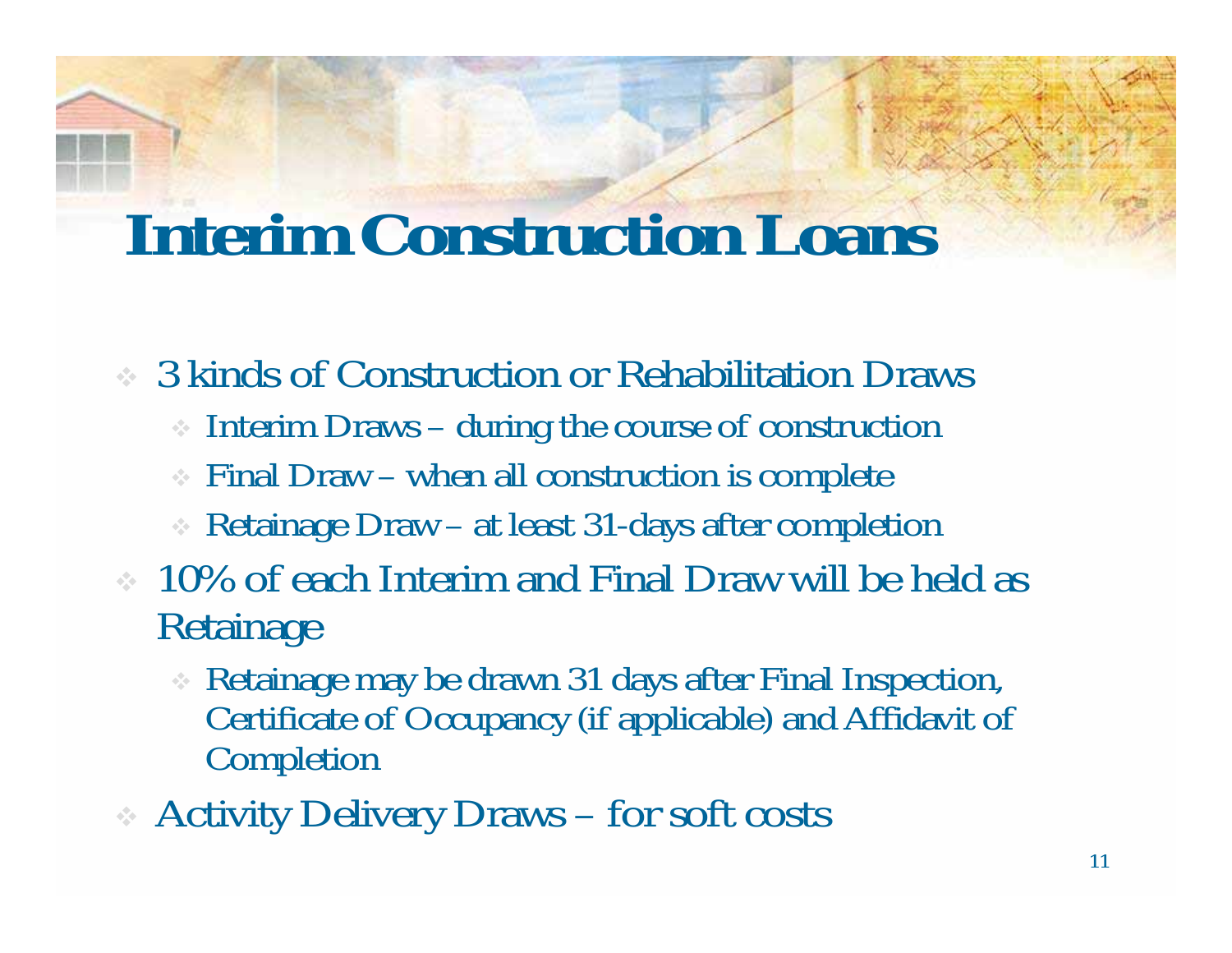5-Draw Schedule for New Construction or Reconstruction – only completed work will be reimbursed (CLA Exhibit A)

| Draw<br>number | Items eligible for payment per specific draw                                                                                                                                    |
|----------------|---------------------------------------------------------------------------------------------------------------------------------------------------------------------------------|
|                |                                                                                                                                                                                 |
| First(1) Draw  | Acquisition of property (closing costs paid at closing;<br>predevelopment cost reimbursement; initial builder soft costs                                                        |
| Second(2)Draw  | Site preparation; underground utilities to property; slab;                                                                                                                      |
| Third(3) Draw  | Framing; rough carpentry; exterior walls sheathed; roof; rough<br>plumbing; electrical; HVAC                                                                                    |
| Fourth(4)Draw  | Doors; windows; drywall installed; taped; float and finish;<br>exterior siding; stone; and brick                                                                                |
| Fifth(5) Draw  | Paint interior and exterior; interior trim, cabinets; countertops;<br>plumbing; electrical; and HVAC trim; HVAC equipment<br>installed; house cleaning; appliances; landscaping |
| Final Draw     | Driveway; parking; project close-out; retainage; release<br>retainage after successful inspection and occupancy permits<br>issued                                               |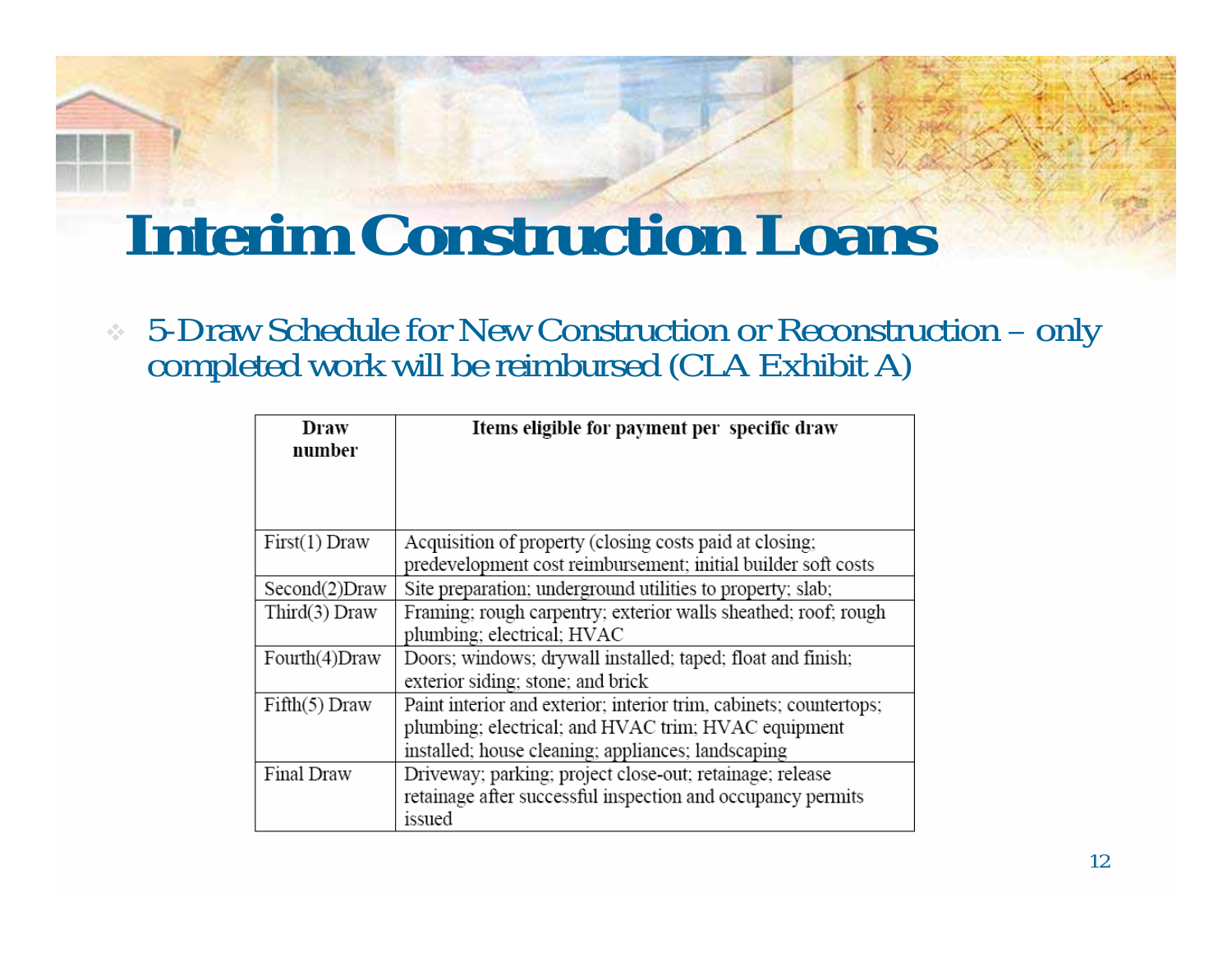- Draws for Rehabilitation may be requested as work progresses or as a lump sum at completion
- Activity Delivery Draws may be requested as needed
- All Draw Requests must be include supporting documentation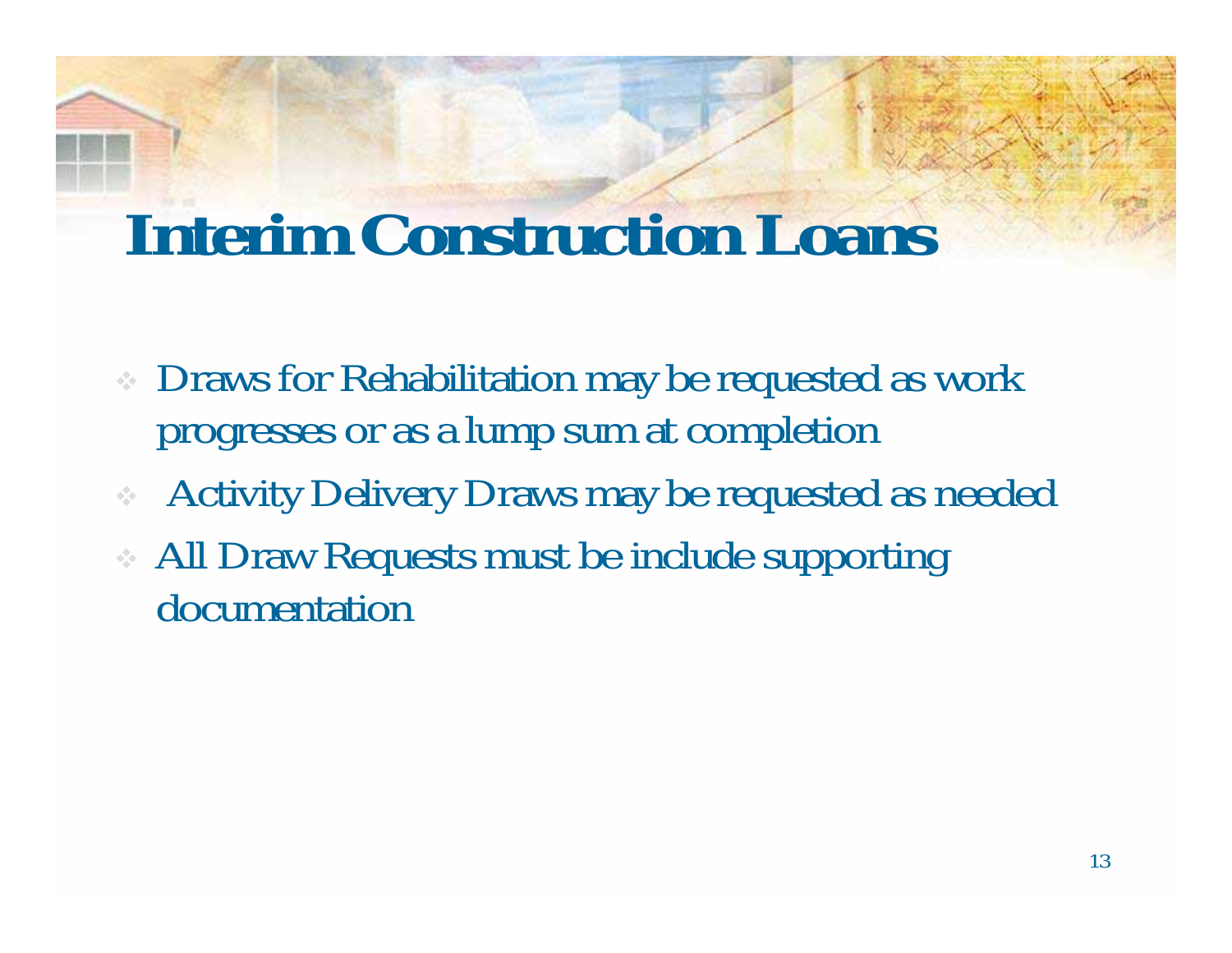#### $\mathcal{L}_{\mathcal{P}}$ Draws are entered at the Activity level for available funds

| DRAWS FOR PROJECT |                             |                        |               |                   |                  |  |  |  |  |
|-------------------|-----------------------------|------------------------|---------------|-------------------|------------------|--|--|--|--|
| ltem #            | Category                    | <b>Budgeted Amount</b> | Drawn To Date | Available Balance | This Draw Amount |  |  |  |  |
|                   | Financing Mechanism         | \$0.00                 | \$0.00        | SO.OD             |                  |  |  |  |  |
|                   | Purchase and Rehabilitation | \$113,794.74           | \$70,159.00   | \$43,635.74       |                  |  |  |  |  |
| 1                 | Acquisition ""RHD ONLY""    | \$68,640.00            | \$68,640.00   | SO.OD             |                  |  |  |  |  |
| 2                 | Site Prep                   | \$1,065.00             | \$0.00        | \$1,065.00        |                  |  |  |  |  |
| 3                 | Plumbing                    | \$1,360.00             | \$0.00        | \$1,360.00        |                  |  |  |  |  |
| 4                 | Electrical                  | \$1,915.00             | SO.OD         | \$1,915.00        |                  |  |  |  |  |
| 5                 | Framing                     | \$1,225.00             | \$0.00        | \$1,225.00        |                  |  |  |  |  |
| 6                 | Interior Surface            | \$800.00               | \$0.00        | \$800.00          |                  |  |  |  |  |
| 7                 | <b>HVAC</b>                 | \$6,150.00             | \$0.00        | \$6,150.00        |                  |  |  |  |  |
| 8                 | Finish Carpentry            | \$800.00               | \$0.00        | \$800.00          |                  |  |  |  |  |
| 9                 | Cabinets                    | \$3,500.00             | \$0.00        | \$3,500.00        |                  |  |  |  |  |
| 10                | Appliances                  | \$700.00               | SO.OD         | \$700.00          |                  |  |  |  |  |
| 11                | Flooring                    | \$680.00               | \$0.00        | \$680.00          |                  |  |  |  |  |
| 12                | Interior Paint              | \$2,028.00             | \$0.00        | \$2,028.00        |                  |  |  |  |  |
| 13                | <b>Exterior Paint</b>       | \$2,350.00             | \$0.00        | \$2,350.00        |                  |  |  |  |  |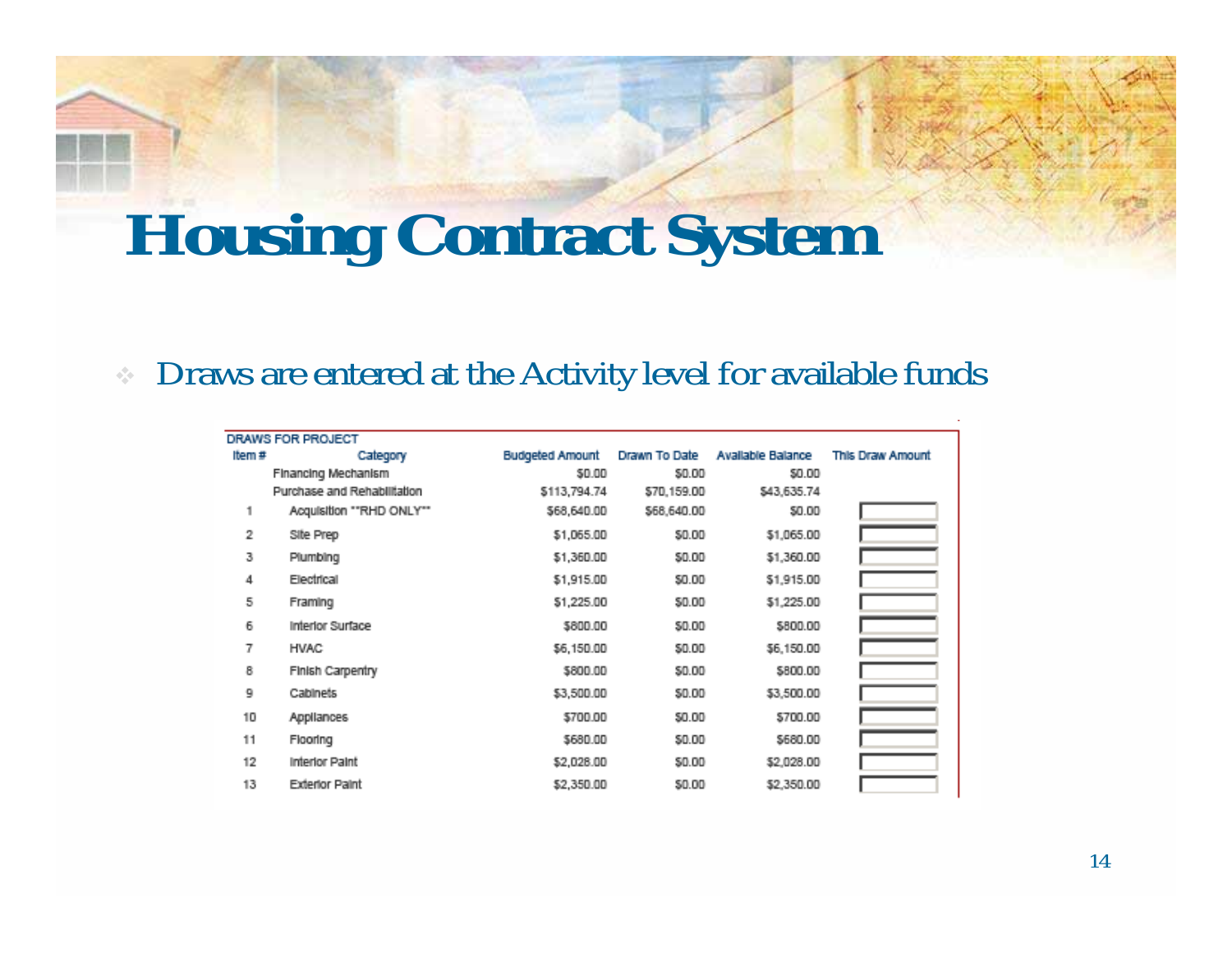Interim Draw Requests use the top portion of the Draw Request Checklist

#### TEXAS DEPARTMENT OF HOUSING AND COMMUNITY AFFAIRS Neighborhood Stabilization Program

| <b>DRAW REQUEST Checklist for Construction Activities</b> |                                                                                                                                                                                                              |                   |                         |                                  |                |  |            |
|-----------------------------------------------------------|--------------------------------------------------------------------------------------------------------------------------------------------------------------------------------------------------------------|-------------------|-------------------------|----------------------------------|----------------|--|------------|
| <b>Contract Administrator</b>                             |                                                                                                                                                                                                              |                   | Contract#<br>Activity # |                                  |                |  |            |
|                                                           | Interim Draw                                                                                                                                                                                                 | <b>Final Draw</b> | Retainage Draw          |                                  | Draw Amount \$ |  |            |
|                                                           | Contract Start/End Date                                                                                                                                                                                      |                   |                         | Service Date(s)                  |                |  |            |
| CA                                                        |                                                                                                                                                                                                              |                   |                         | <b>SECTION 1 - Interim Draws</b> |                |  | <b>NSP</b> |
|                                                           | Application and Certificate for Payment or Request for Disbursement                                                                                                                                          |                   |                         |                                  |                |  |            |
|                                                           | Lien Waiver Affidavit (for each invoice presented for reimbursement)                                                                                                                                         |                   |                         |                                  |                |  |            |
|                                                           | Itemization of costs incurred (invoice, billing, time sheet, etc) Note: maximum 90% of<br>actual costs will be reimbursed for each draw; final 10% is released 30-days following<br>construction completion. |                   |                         |                                  |                |  |            |
|                                                           | Progress Inspection (signed and dated - indicating "construction completed to" date)                                                                                                                         |                   |                         |                                  |                |  |            |
|                                                           | "Progress" photos of work completed to date (interior and exterior) (indicate addresses on<br>all photos)                                                                                                    |                   |                         |                                  |                |  |            |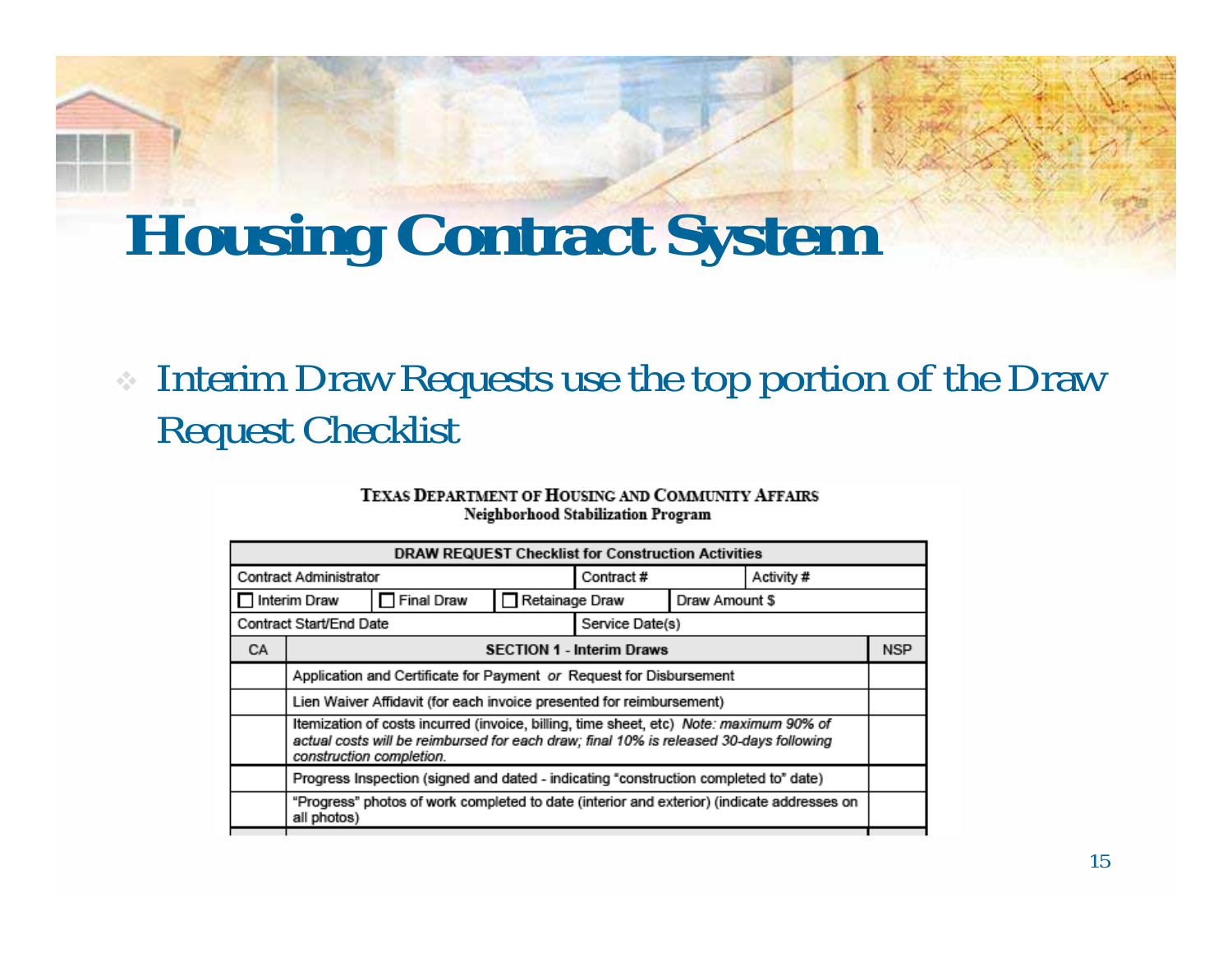All Interim Draw Requests must include

- Application and Certificate for Payment or Request for Disbursement forms (CLA)
- Lien Waivers for each contractor/subcontractor invoice presented (CLA)
- $\therefore$  Invoices
- Progress Inspection indicating that work included in invoices has been completed
- Progress Photos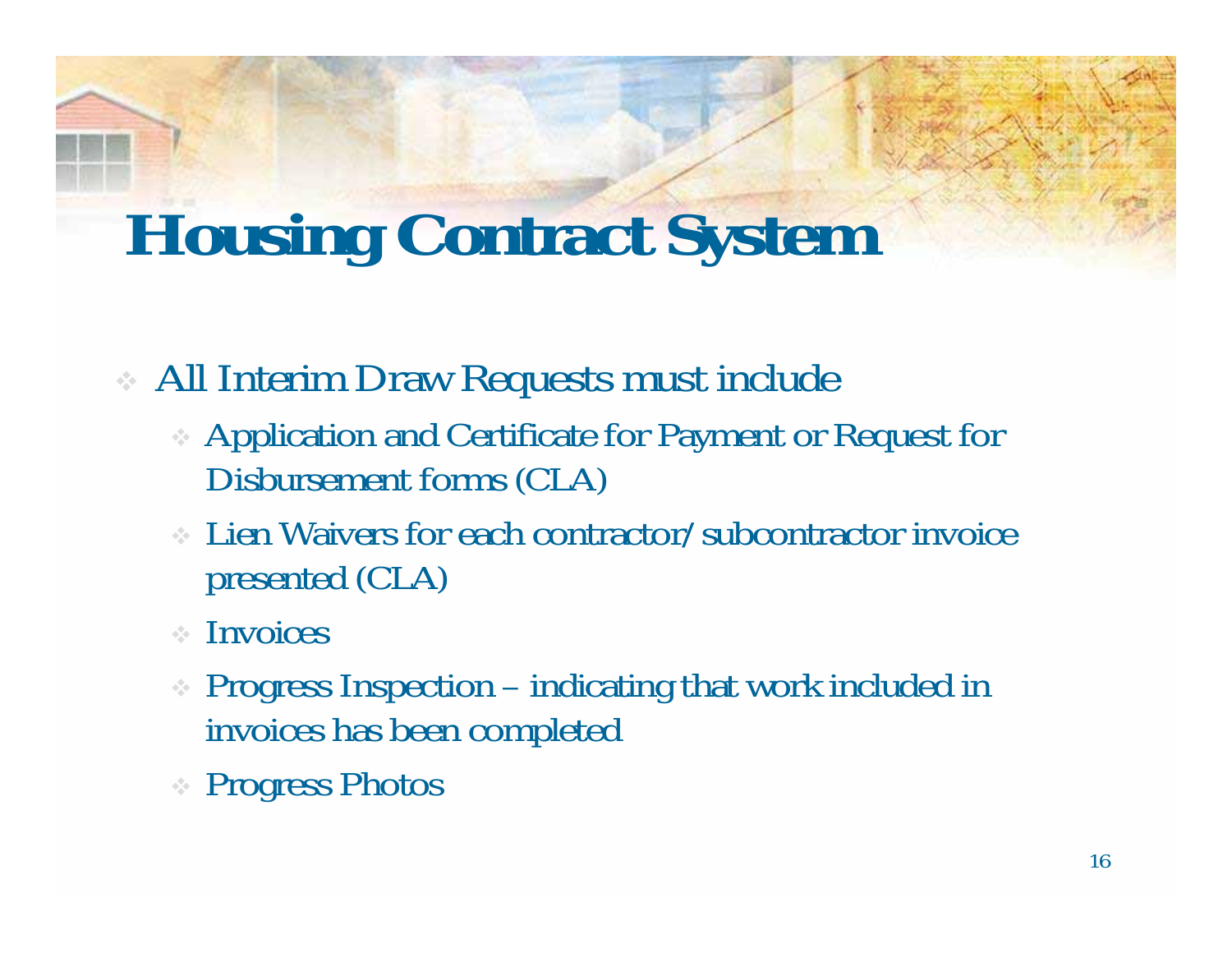Final Draw Request uses the second section of the Draw Request Checklist

| CA. | <b>SECTION 2 - Final Draw Request</b>                                                                                                                                                                        | <b>NSP</b> |
|-----|--------------------------------------------------------------------------------------------------------------------------------------------------------------------------------------------------------------|------------|
|     | Application and Certificate for Payment or Request for Disbursement                                                                                                                                          |            |
|     | Lien Waiver Affidavit (for each invoice presented for reimbursement)                                                                                                                                         |            |
|     | Affidavit of Completion                                                                                                                                                                                      |            |
|     | Itemization of costs incurred (invoice, billing, time sheet, etc) Note: maximum 90% of<br>actual costs will be reimbursed for each draw; final 10% is released 30-days following<br>construction completion. |            |
|     | Final Inspection (signed and dated - this date initiates the 30 day period for Retainage<br>requirements)                                                                                                    |            |
|     | "After" photos of work performed (interior and exterior) (indicate addresses on all photos)                                                                                                                  |            |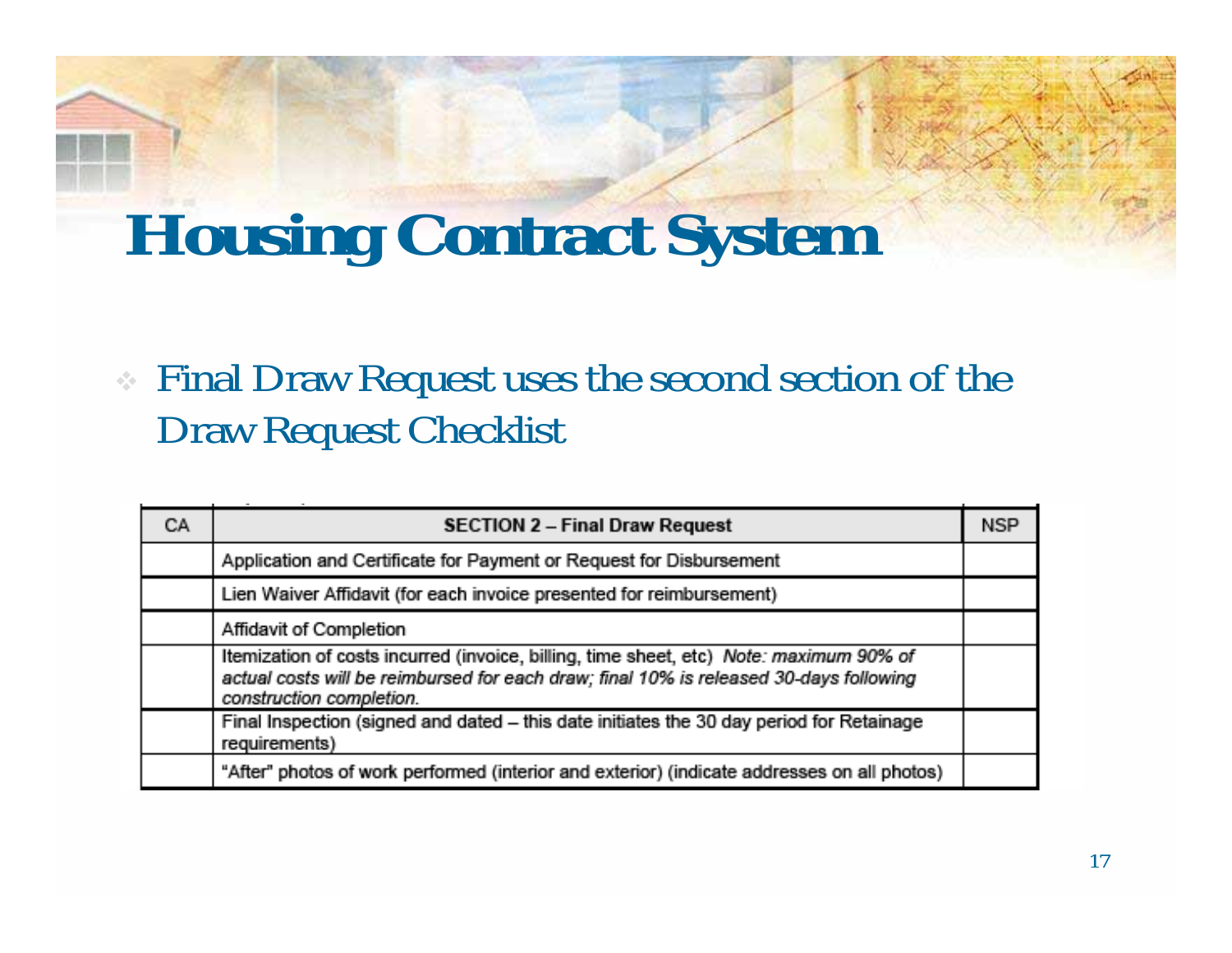- All Final Draw Requests must include
	- Application and Certificate for Payment or Request for Disbursement forms (CLA)
	- Lien Waivers for each contractor/subcontractor invoice presented (CLA)
	- Affidavit of Completion (CLA)
	- $\therefore$  Invoices
	- Final Inspection indicating that all work has been completed
	- Final Photos
	- Some projects may have additional requirements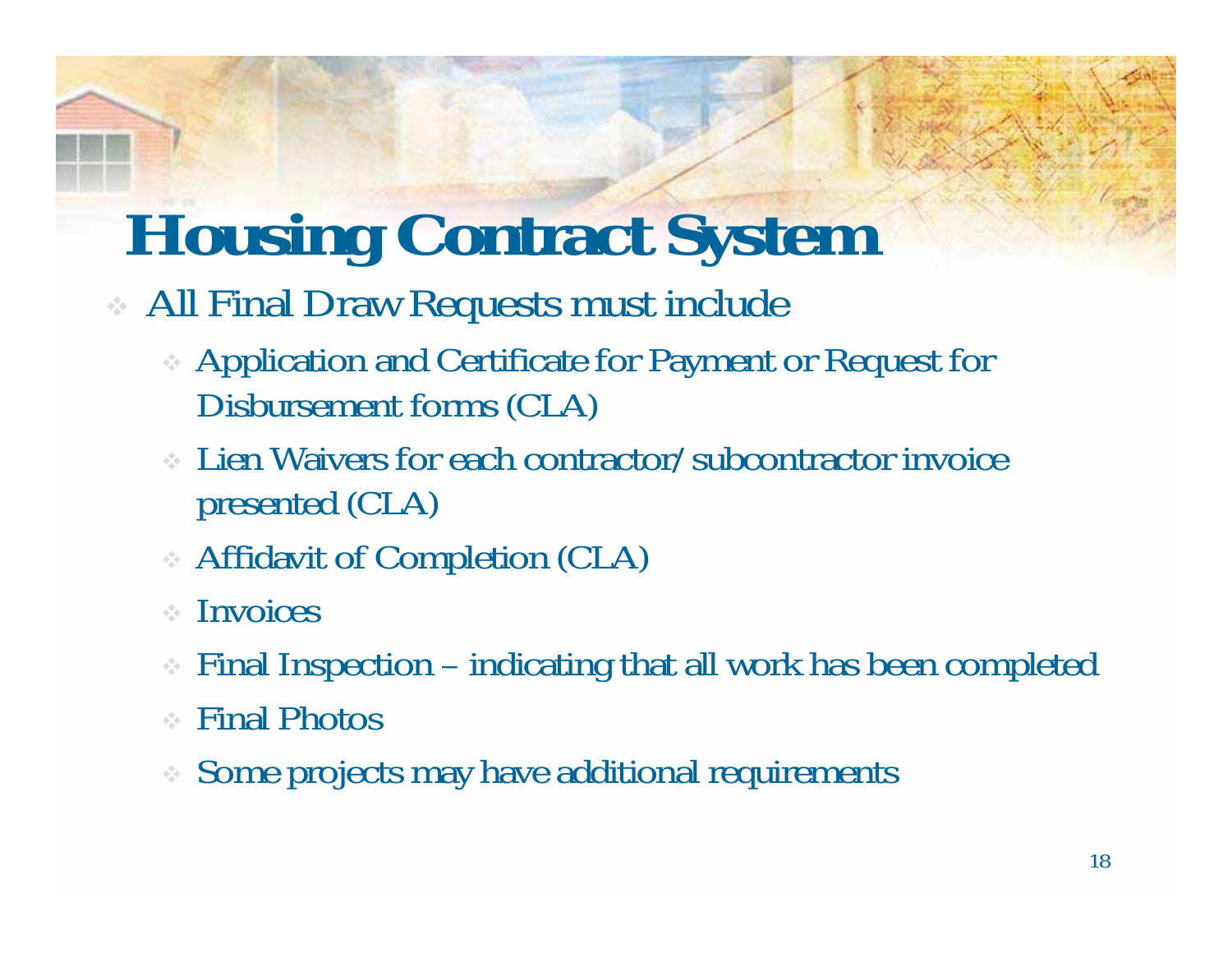#### Affidavit of Completion

- Exhibit D for Single-Family CLA
- Exhibit B for Rental CLA
- Must be recorded at completion of construction
- Starts the 30-day clock for eligibility to collect the Retainage Draw
- Dated and recorded concurrent to, or after, the Final Inspection or Certificate of Occupancy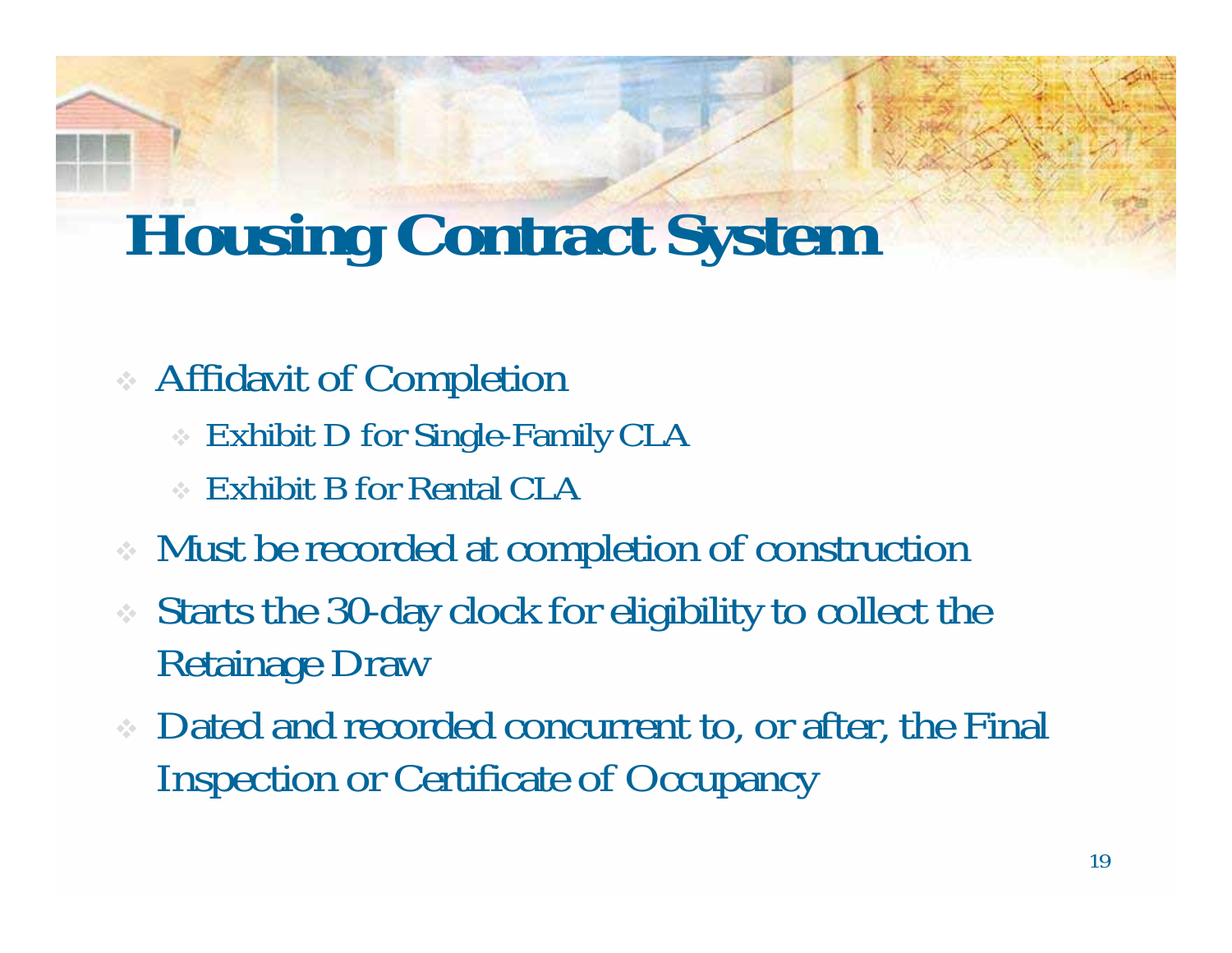- The type of inspection is determined by the Draw Requested
	- Must support the reimbursement request
	- Inspector may not be hired by the Contractor
- Type of activity will determine the inspection requirement
	- Single v. Multi-family projects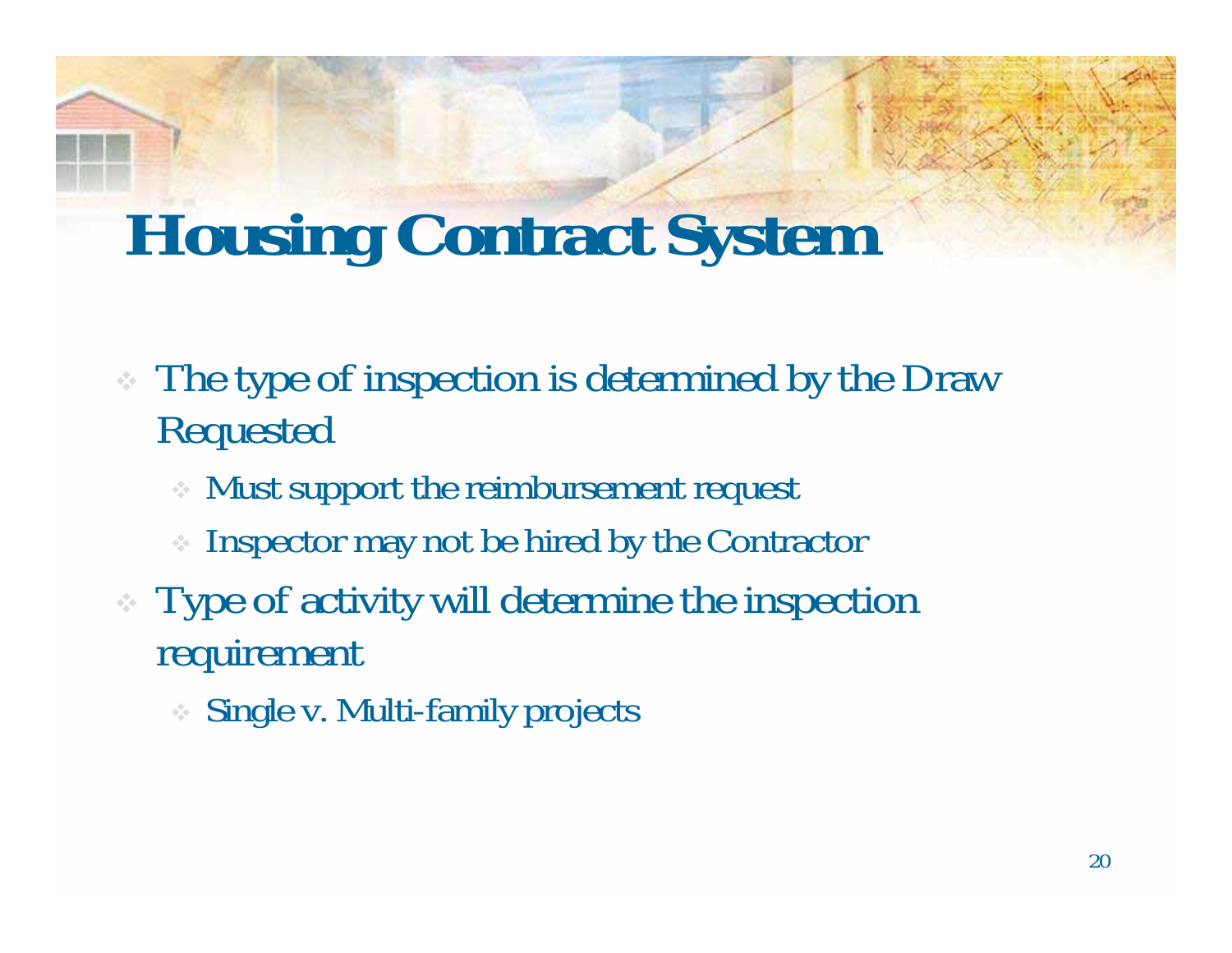Retainage Draw Requests use the third section of the Draw Request Checklist

| CA | <b>SECTION 3 - Retainage Draw Request</b>                               |                                                 |  |  |  |  |  |  |
|----|-------------------------------------------------------------------------|-------------------------------------------------|--|--|--|--|--|--|
|    | 30 days have elapsed since completion of construction, as evidenced by  |                                                 |  |  |  |  |  |  |
|    | Final Inspection<br>Affidavit of Completion<br>Certificate of Occupancy |                                                 |  |  |  |  |  |  |
|    |                                                                         | Calculation of Retainage Draw                   |  |  |  |  |  |  |
|    | Draw#                                                                   | Expense Amount<br>Draw Amount Paid<br>Retainage |  |  |  |  |  |  |
|    |                                                                         |                                                 |  |  |  |  |  |  |
|    | 2                                                                       |                                                 |  |  |  |  |  |  |
|    | 3                                                                       |                                                 |  |  |  |  |  |  |
|    | 4                                                                       |                                                 |  |  |  |  |  |  |
|    | 5                                                                       |                                                 |  |  |  |  |  |  |
|    | Total                                                                   |                                                 |  |  |  |  |  |  |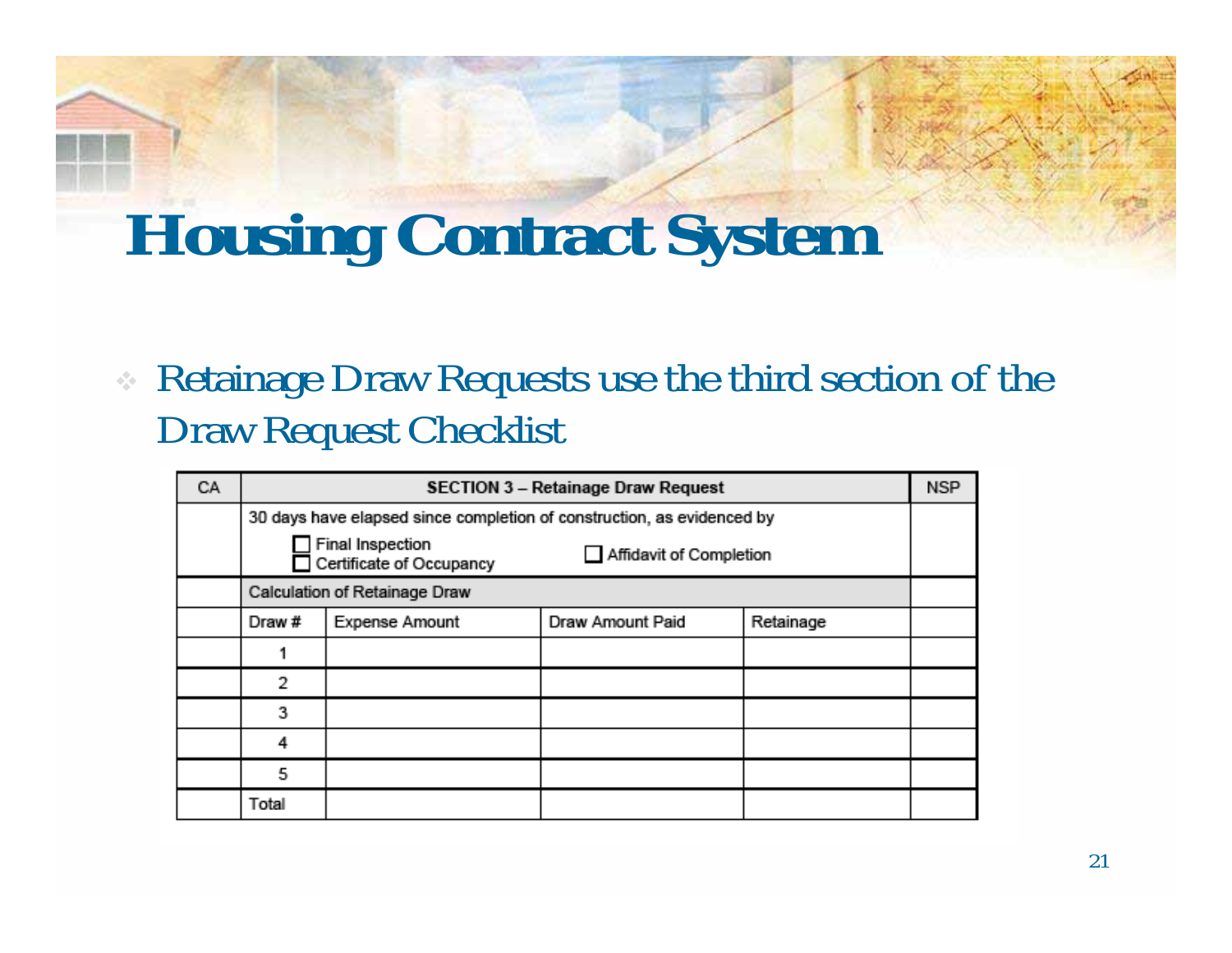- Retainage Draw Requests must be supported by evidence that 30 days have elapsed since the completion of construction
	- Final Inspection
	- Certificate of Occupancy (if applicable)
	- Affidavit of Completion recorded
- Calculation of Retainage Draw section to verify amounts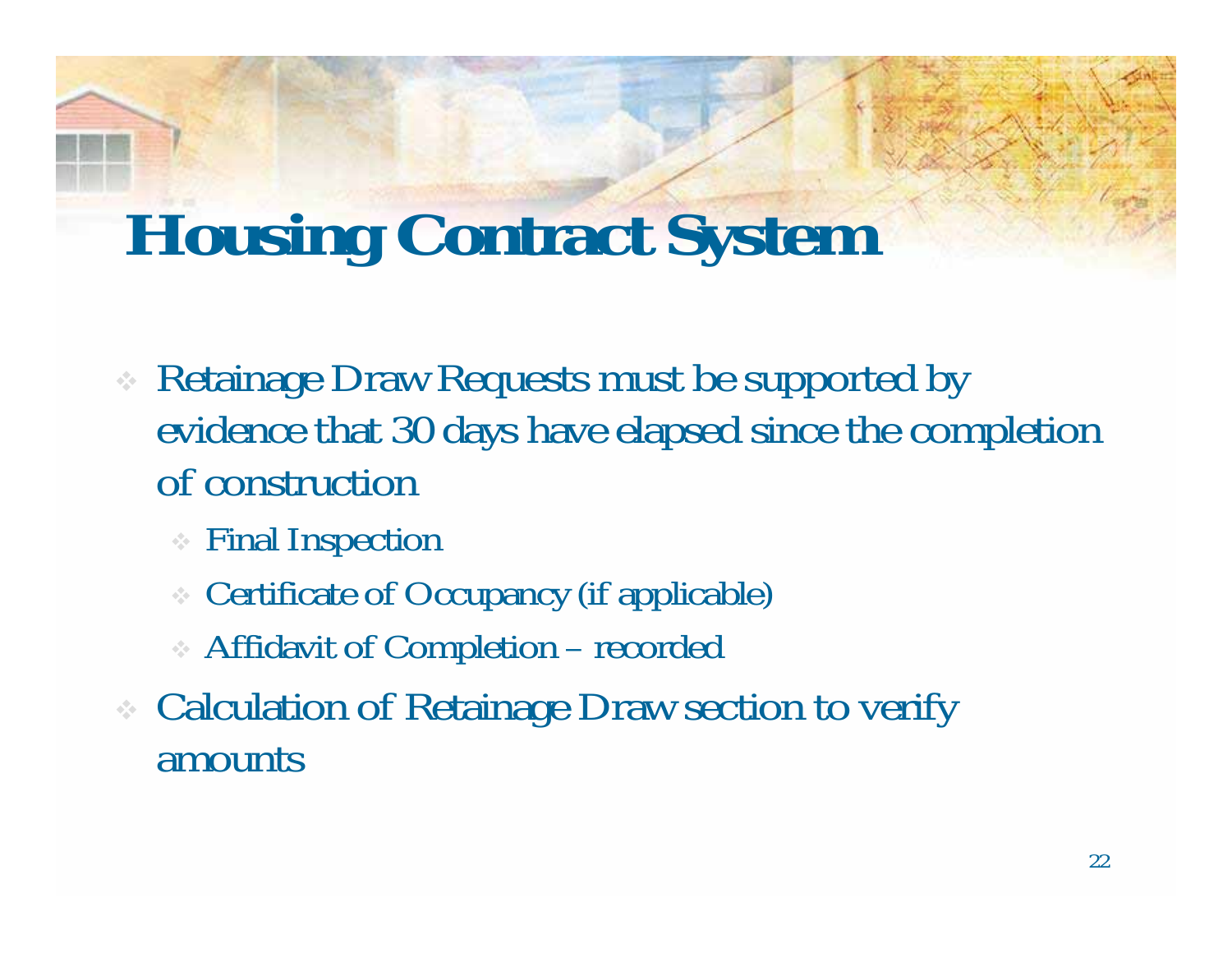#### Activity Delivery Draw Requests for soft costs tied directly to addresses

Preparation of work write-ups, work specifications, and cost estimates Architectural, engineering or professional services required to prepare plans, drawings or specifications directly attributable to a particular project Inspections for lead-based paint, asbestos, termites or septic systems Interim and final inspections by the construction inspector Financing fees, credit reports, title binders and insurance Recording fees, transaction taxes Legal and accounting fees Appraisal fees Architectural and engineering fees, including specifications and job progress inspections Relocation costs Site specific environmental reviews Lead or asbestos hazard evaluation and reduction costs Other – describe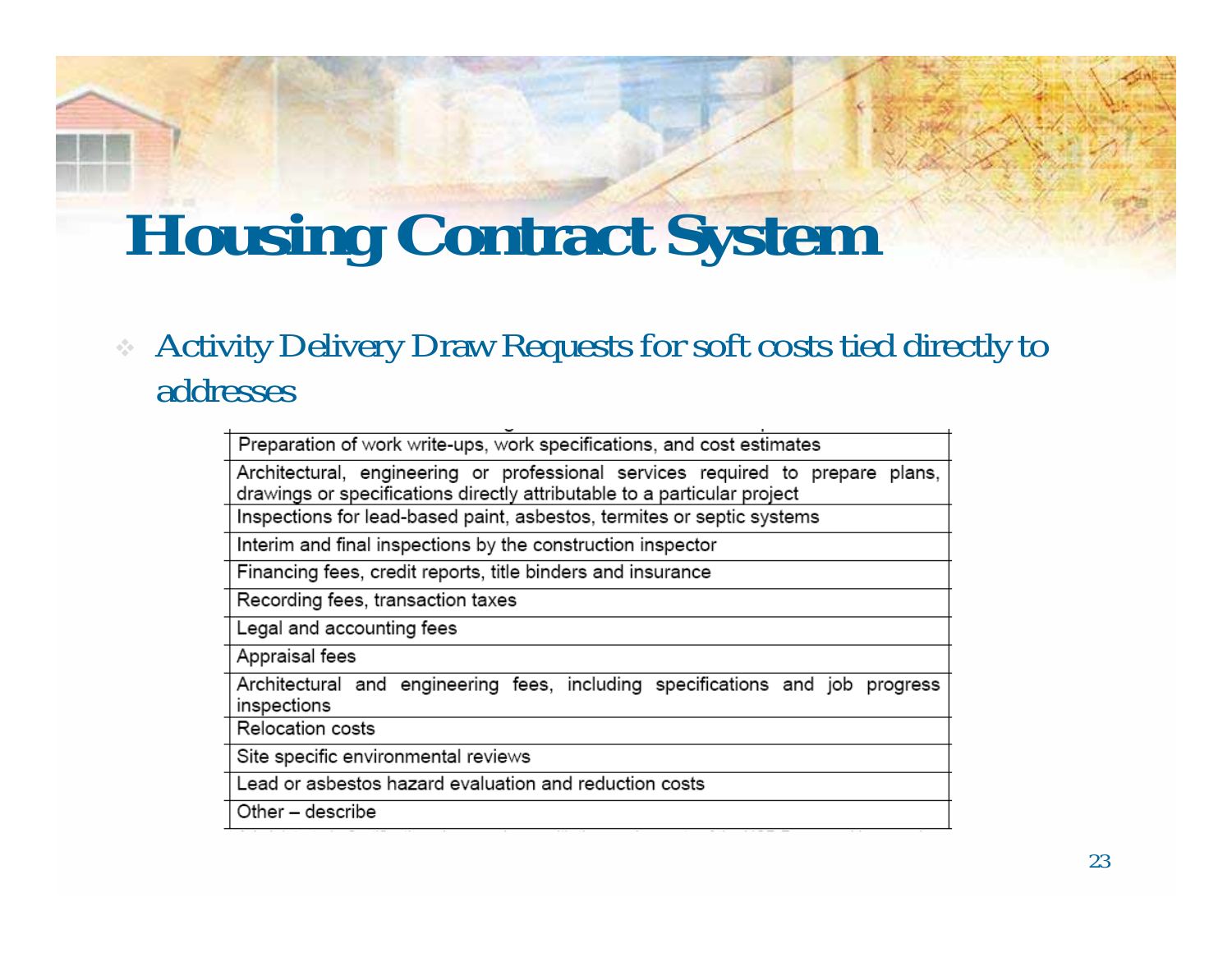- Draws are processed in the order received
- Exception for Closing Draw funds that are wired to Title – take priority
- Funds are generally deposited within 10-days of approval
- Look at the Draw Status, Notes, or check email if a Draw has been disapproved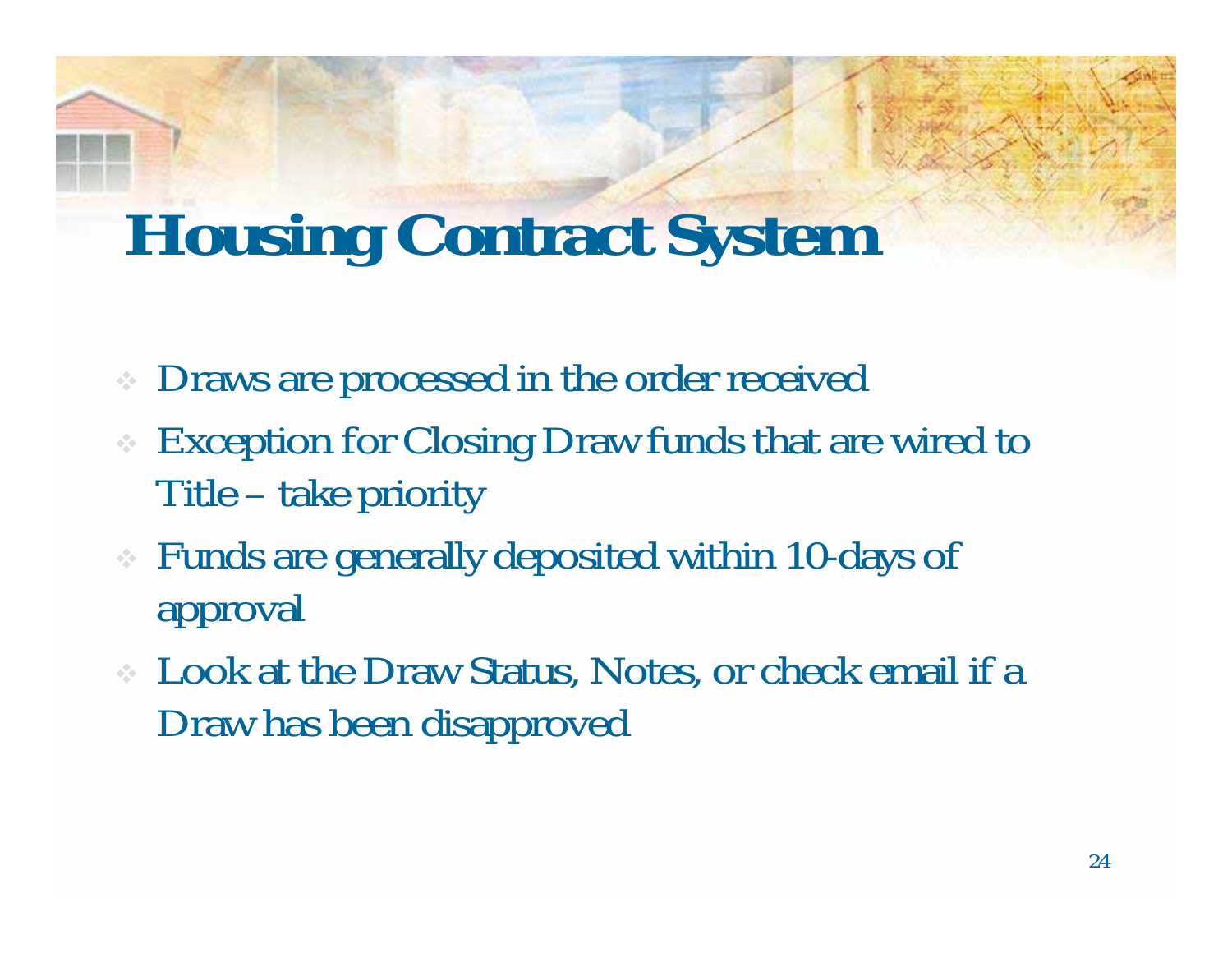#### To speed the approval process

- If drawing for multiple invoices, scan and attach them as one document
- Attach a spreadsheet summary of multiple invoices
- Scan and attach lien waivers with the corresponding invoices
- Attach only the documents that are needed no extras unless requested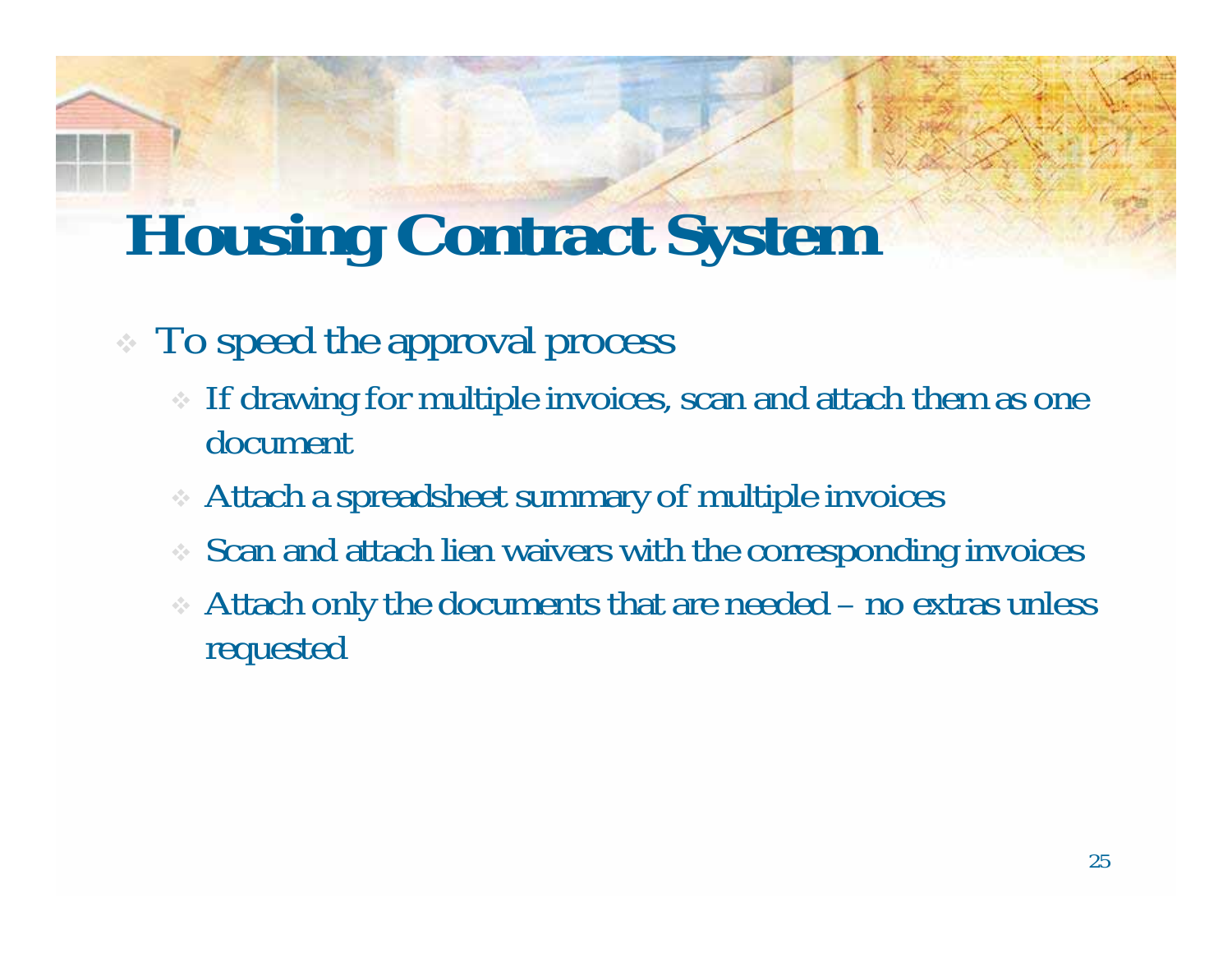- To speed the approval process
	- Make sure any Change Orders have been approved prior to requesting the draw
	- Use the forms attached to your Construction Loan Agreement
	- Copy photos into a single document and attach
	- Do not attach .jpg .gif or .tif documents